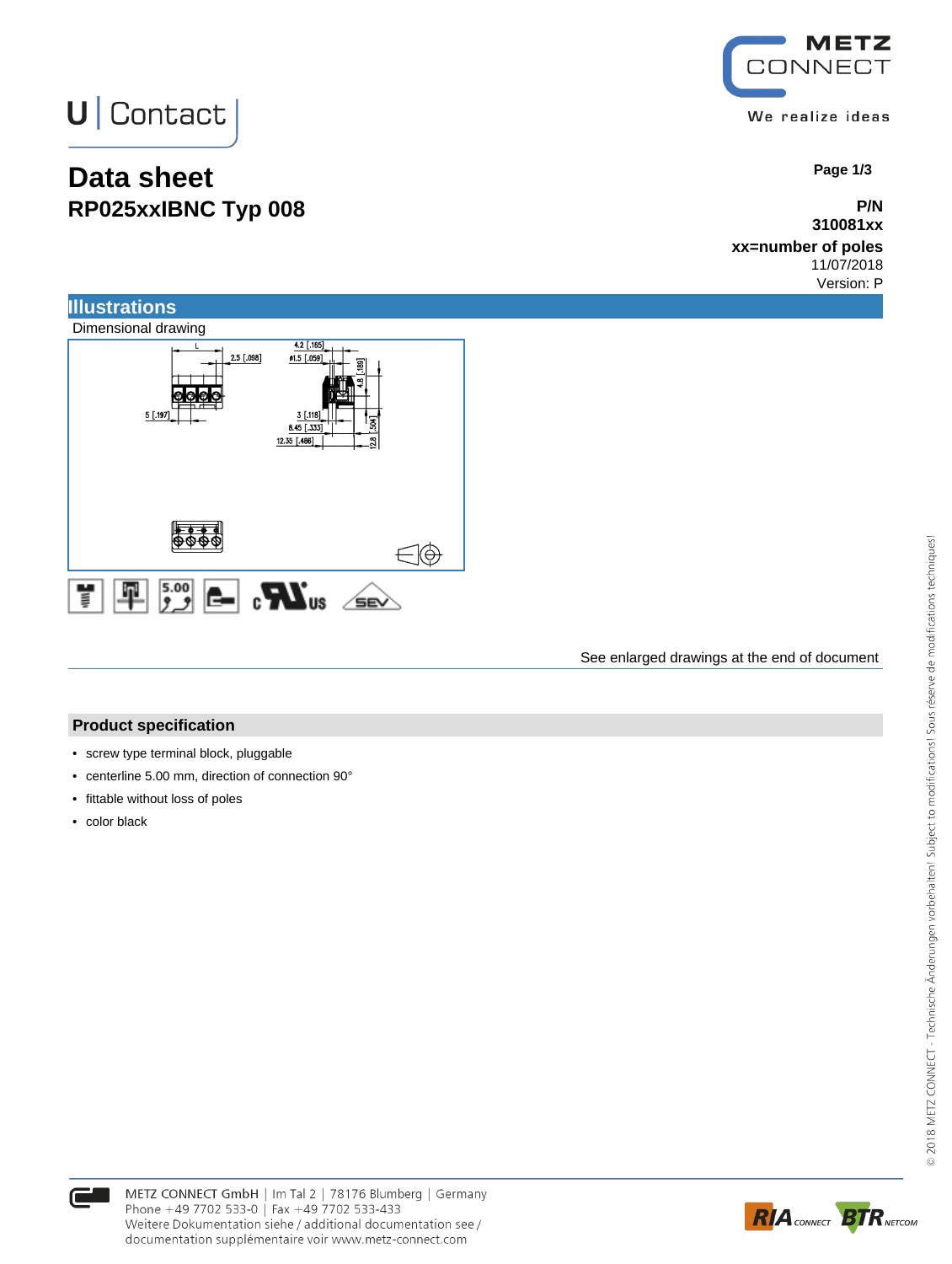## **U** Contact

### **Data sheet RP025xxIBNC Typ 008**



 **Page 2/3**

#### **P/N 310081xx**

#### **xx=number of poles**

11/07/2018 Version: P

|  | <b>Technical Data</b> |
|--|-----------------------|
|  |                       |
|  |                       |

| <b>General Data</b>       |                  |                                                                |                |
|---------------------------|------------------|----------------------------------------------------------------|----------------|
| Tightening torque SEV     | $0.5$ Nm         |                                                                |                |
| Tightening torque UL      | 7 lb-in          |                                                                |                |
| min. number of poles      | $\overline{2}$   |                                                                |                |
| max. number of poles      | 24               |                                                                |                |
| Insulating material class | CTI 600          |                                                                |                |
| clearance/creepage dist.  | $2.3 \text{ mm}$ |                                                                |                |
| Min. insul. strip length  | 6 mm             |                                                                |                |
| Overvoltage category      | Ш                | $\overline{\mathsf{III}}$                                      | Ш              |
| Pollution degree          | 3                | 2                                                              | $\overline{2}$ |
| Rated voltage             | 100 V            | 320 V                                                          | 320 V          |
| Rated test voltage        | $2.5$ kV         | $2.5$ kV                                                       | $2.5$ kV       |
| <b>Connection Data</b>    |                  |                                                                |                |
| rat.wiring solid AWGmax   |                  | $0.33$ mm <sup>2</sup> - 2.5 mm <sup>2</sup> / AWG 22 - AWG 12 |                |
| rat.wiring strand.AWGmax  |                  | $0.33$ mm <sup>2</sup> - 2.5 mm <sup>2</sup> / AWG 22 - AWG 12 |                |

| <b>Approvals</b>            |                                                                                                                                                                                                                       |
|-----------------------------|-----------------------------------------------------------------------------------------------------------------------------------------------------------------------------------------------------------------------|
| extended wiring UL          | Wire range extended to No. 12 AWG solid only. Wire range<br>extended to No. 30 AWG for factory-wiring. Two same size wires<br>No. 22-16 AWG Cu, Sol/Str for field-wiring; No. 30-16 AWG Cu<br>Sol/Str factory-wiring. |
| V/A/22                      | $300 / 15 / 22 - 14$                                                                                                                                                                                                  |
| $2.5$ mm <sup>2</sup>       | 250 V / 2.5 kV / 10 A                                                                                                                                                                                                 |
| <b>Material</b>             |                                                                                                                                                                                                                       |
| Glow-Wire Flammability GWFI | 960 °C acc. to IEC 60695-2-12                                                                                                                                                                                         |
| Glow-Wire Flammability GWIT | 775 °C acc. to IEC 60695-2-13                                                                                                                                                                                         |
| REACH - substance (SVHC)    | Lead / 7439-92-1                                                                                                                                                                                                      |
| <b>Climatic Data</b>        |                                                                                                                                                                                                                       |
| upper limit temperature     | 105 °C                                                                                                                                                                                                                |



lower limit temperature  $-40 °C$